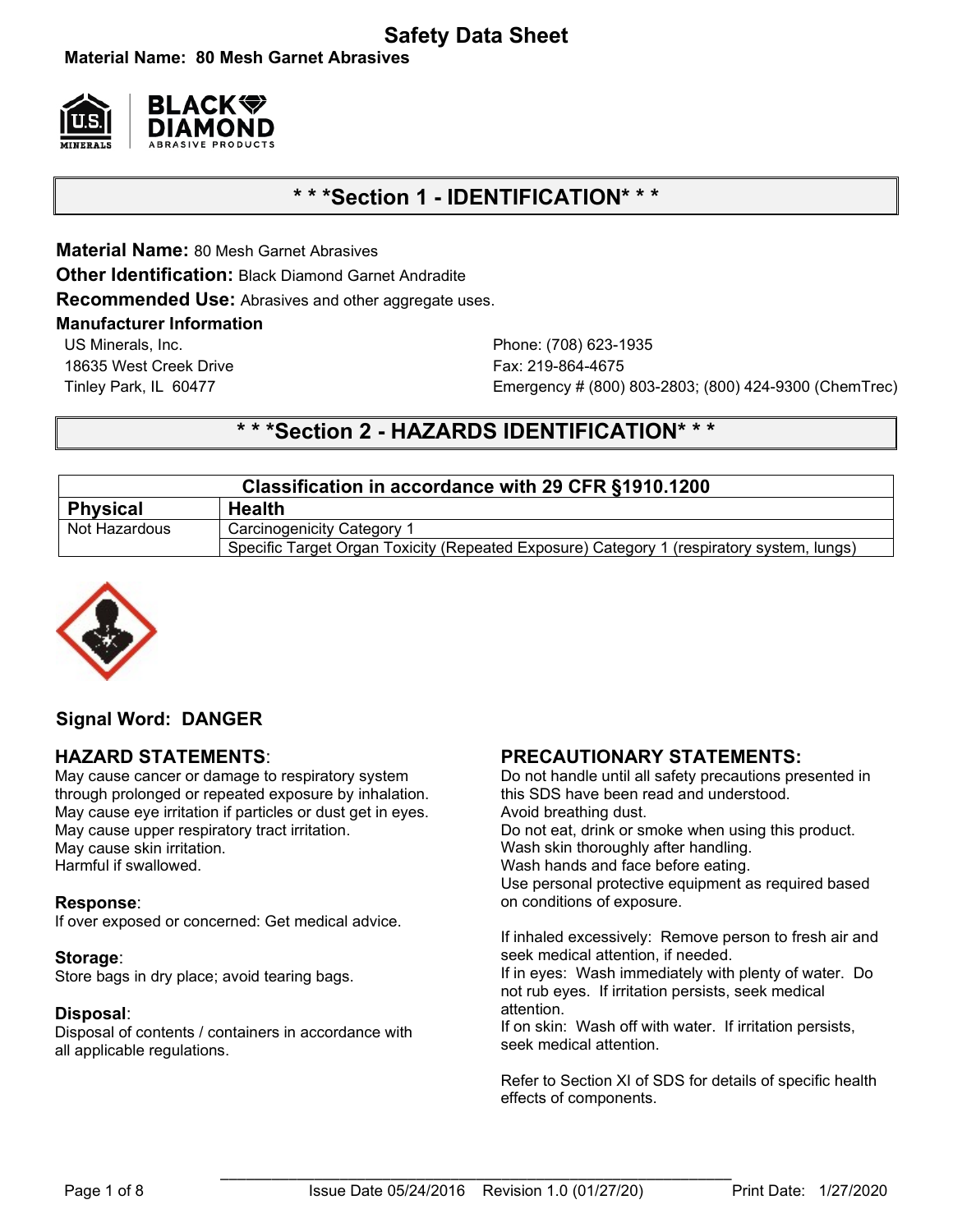# **\* \* \*Section 3 - COMPOSITION / INFORMATION ON INGREDIENTS\* \* \***

| <b>CASRN</b> | Component                                                                  | Percent (% by wt.) |
|--------------|----------------------------------------------------------------------------|--------------------|
| 61790-53-2   | Silica, Amorphous, SiO <sub>2</sub>                                        | $36 - 40$          |
| 1309-37-1    | Iron oxide, Fe2O3                                                          | $25 - 35$          |
| 1305-78-8    | Calcium Oxide, CaO (reacted)                                               | $20 - 30$          |
| 15078-96-3   | Andradite, Ca <sub>3</sub> Fe <sub>2</sub> Si <sub>3</sub> O <sub>12</sub> | >99                |
| 1344-28-1    | Aluminum Oxide, Al2O3                                                      | $1 - 5$            |
| 1313-13-9    | Manganese Oxide, MnO                                                       | $1 - 3$            |
| 1309-48-4    | Magnesium Oxide, MgO                                                       | $1 - 3$            |
| 13463-67-7   | Titanium Oxide, TiO <sub>2</sub>                                           | $1 - 3$            |
| 1314-23-4    | Zirconium Oxide, ZrO <sub>2</sub>                                          | $1 - 3$            |
| 14808-60-7   | Silica, Crystalline Quartz, SiO <sub>2</sub>                               | $\leq 1$           |

# **\* \* \*Section 4 - FIRST AID MEASURES\* \* \***

**Inhalation:** If irritation develops from breathing dust, remove to fresh air. Get immediate medical attention, if needed.

**Skin:** If irritation occurs, wash skin with soap and water. Get medical attention if irritation persists.

**Eyes:** Immediately flush eyes with plenty of water. Remove contact lenses, if present and easy to do. Do not rub eyes. If irritation persists, get medical attention.

**Ingestion**: If large amount is swallowed, rinse mouth. Do not induce vomiting. If gastrointestinal discomfort occurs or develops latter, get medical attention.

**Most Important Symptoms / Effects, Acute and Delayed:** Particulates may cause skin and eye irritation by mechanical abrasion. Inhalation of dust may cause respiratory tract irritation. Symptoms of inhalation exposure may include cough, sore throat, nasal congestion, sneezing, wheezing, and shortness of breath. Prolonged or repeated inhalation of respirable crystalline silica above occupational exposure limits may cause lung diseases, including silicosis and lung cancers.

**Indication of Immediate Medical Attention and Special Treatment**: Immediate medical attention is unlikely.

# **\* \* \*Section 5 - FIRE FIGHTING MEASURES\* \* \***

#### NFPA 704 diamond



Note: *Health Hazard* category numbers in GHS classification in Section 2 of this  $\overline{\text{SDS}}$  are Not be used to fill in the NFPA 704 diamond. Blue = Health; Red = Fire; Yellow = Reactivity; and White = Special (Oxidizer or water reactive substances).

**Suitable Extinguishing Media:** Use extinguishing agents appropriate for surrounding fire.

**Unsuitable Extinguishing Media:** None known.

**Specific Hazards Arising from the Chemical:** Product is not flammable or combustible.

**Hazardous Combustion Products:** None known

**Special Protective Equipment and Precautions for Firefighters:** None required.Wear standard full protective firefighting gear including self-contained breathing apparatus (SCBA) for protection against possible exposure.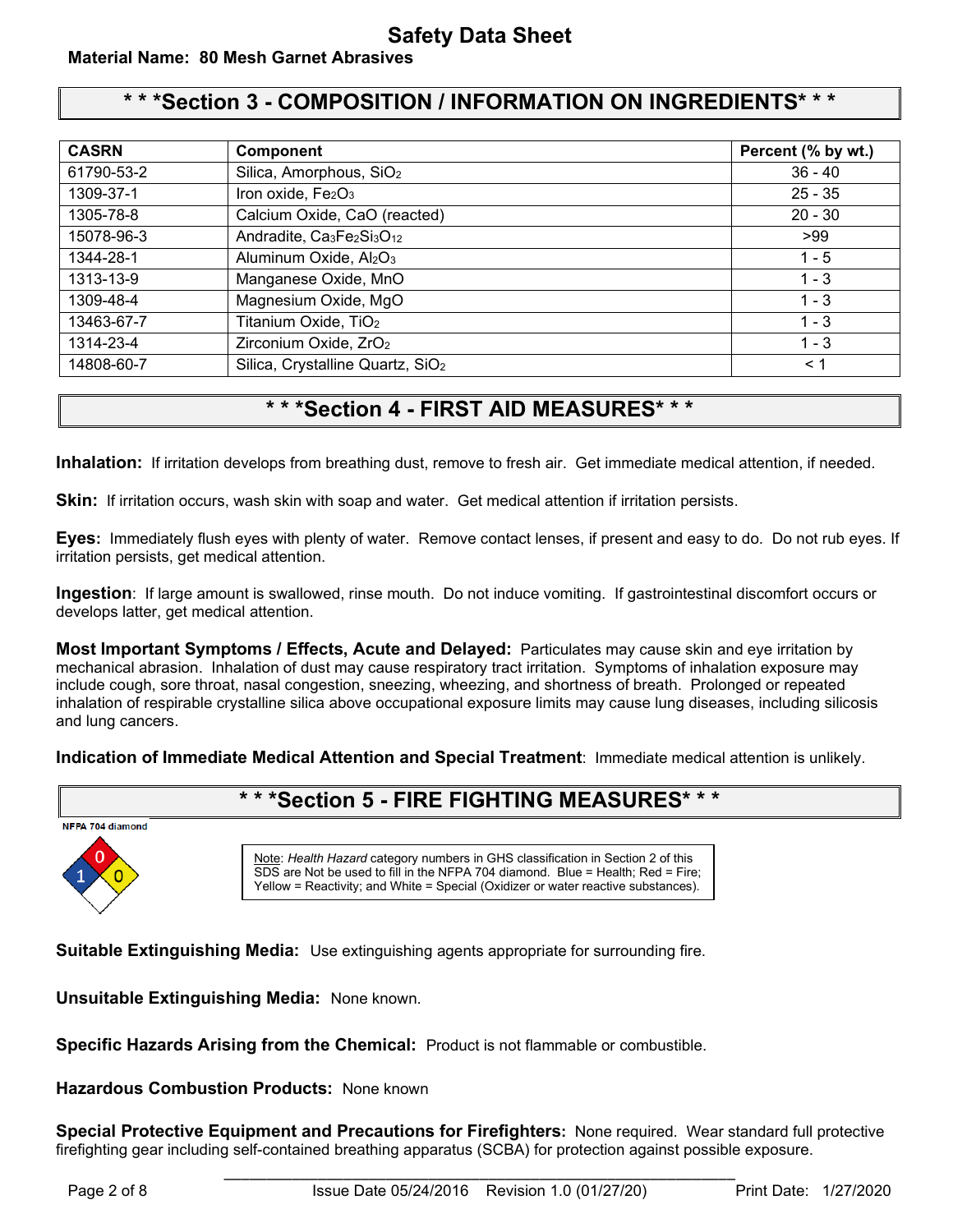# **Material Name: 80 Mesh Garnet Abrasives**

# **\* \* \*Section 6 - ACCIDENTAL RELEASE MEASURES\* \* \***

**Personal Precautions, Protective Equipment and Emergency Procedures:** Wear personal protective clothing and equipment, see Section 8. Avoid generating airborne dust during clean-up.

**Environmental Precautions:** Although this product as sold is not classified as an environmentally hazardous material, large or frequent spills may cause potential problems. No specific precautions. Report releases to regulatory authorities if required by local, state, and federal regulations.

**Methods and Materials for Containment and Cleaning Up:** Collect spilled material in appropriate container for disposal. Avoid dry sweeping. Do not use compressed air to clean spilled material. Use water spraying/flushing or ventilated or HEPA filtered vacuum cleaning system, or wet before sweeping. Dispose of in closed containers.

# **\* \* \*Section 7 - HANDLING AND STORAGE\* \* \***

**Precautions for Safe Handling:** Avoid generating dust. Do not breathe dust. Do not rely on your sight to determine if dust is in the air. Respirable crystalline silica containing dust and other contaminants may be in the air without a visible dust cloud. Use adequate exhaust ventilation and dust collection to reduce respirable crystalline silica dust and other component levels to below the Permissible Exposure Limits (PELs). Maintain and test ventilation and dust collection equipment.

Use all available work practices to control dust exposures, such as water sprays. Practice good housekeeping to not permit dust to collect on walls, floors, sills, ledges, machinery, or equipment.

Where necessary to reduce exposures below the PEL or other applicable exposure limit (if lower than the PEL), wear a respirator approved for silica containing dust and other components (see Section 3) when using, handling, storing or disposing of this product or bag. See Section 8, for further information on respirators. Do not wear a tight-fitting respirator with facial hair such as a beard or mustache that prevents a good face to face piece seal between the respirator and face. Maintain, clean, and fit test respirators in accordance with applicable standards such OSHA 29 CFR §1910.134.

Wash or vacuum clothing that has become dusty. Wash exposed skin after handling.

In accordance with OSHA's Hazard Communication Standard (29 CFR §1910.1200) familiarize your employees with this SDS and the information contained herein. State and local worker or community "right-to-know" laws and regulations should be strictly followed.

# **\* \* \* Section 8 - EXPOSURE CONTROLS / PERSONAL PROTECTION \* \* \***

## **Exposure Guidelines:**

|                             | <b>Occupational Exposure Limit</b> |                                                                        |                                       |
|-----------------------------|------------------------------------|------------------------------------------------------------------------|---------------------------------------|
| Component                   | <b>OSHA</b>                        | <b>NIOSH</b>                                                           | <b>ACGIH</b>                          |
| Crystalline Silica (quartz) | $0.05$ mg/m <sup>3</sup> 8-hr TWA  | $0.05$ mg/m <sup>3</sup> 8-hr TWA                                      | $0.025$ mg/m <sup>3</sup> 8-hr TWA    |
| Amorphous Silica            | None Established                   | None Established                                                       | None Established                      |
| Aluminum oxide              | None Established                   | 15 mg/m <sup>3</sup> Total Dust<br>5 mg/m <sup>3</sup> Respirable Dust | None Established                      |
| Iron oxide                  | 10 mg/m $3$ (Fume)                 | 5 mg/m <sup>3</sup> (Dust and Fume)                                    | 5 mg/m <sup>3</sup> (Respirable Dust) |
| Calcium Oxide               | $5$ mg/m <sup>3</sup> 8-hr TWA     | 2 mg/m <sup>3</sup> 8-hr TWA                                           | $2$ mg/m <sup>3</sup> 8-hr TWA        |
| Manganese Oxide             | 15 mg/m <sup>3</sup> 8-hr TWA      | None Established                                                       | 10 mg/m <sup>3</sup> 8-hr TWA         |
| Magnesium Oxide             | 15 mg/m <sup>3</sup> 8-hr TWA      | None Established                                                       | 10 mg/m <sup>3</sup> 8-hr TWA         |
| <b>Titanium Oxide</b>       | 15 mg/m <sup>3</sup> 8-hr TWA      | None Established                                                       | 10 mg/m $3$ 8-hr TWA                  |
| Andradite                   | None Established                   | None Established                                                       | None Established                      |

**Appropriate Engineering Controls:** Use adequate general or local exhaust ventilation to maintain concentrations below the applicable exposure limits listed above.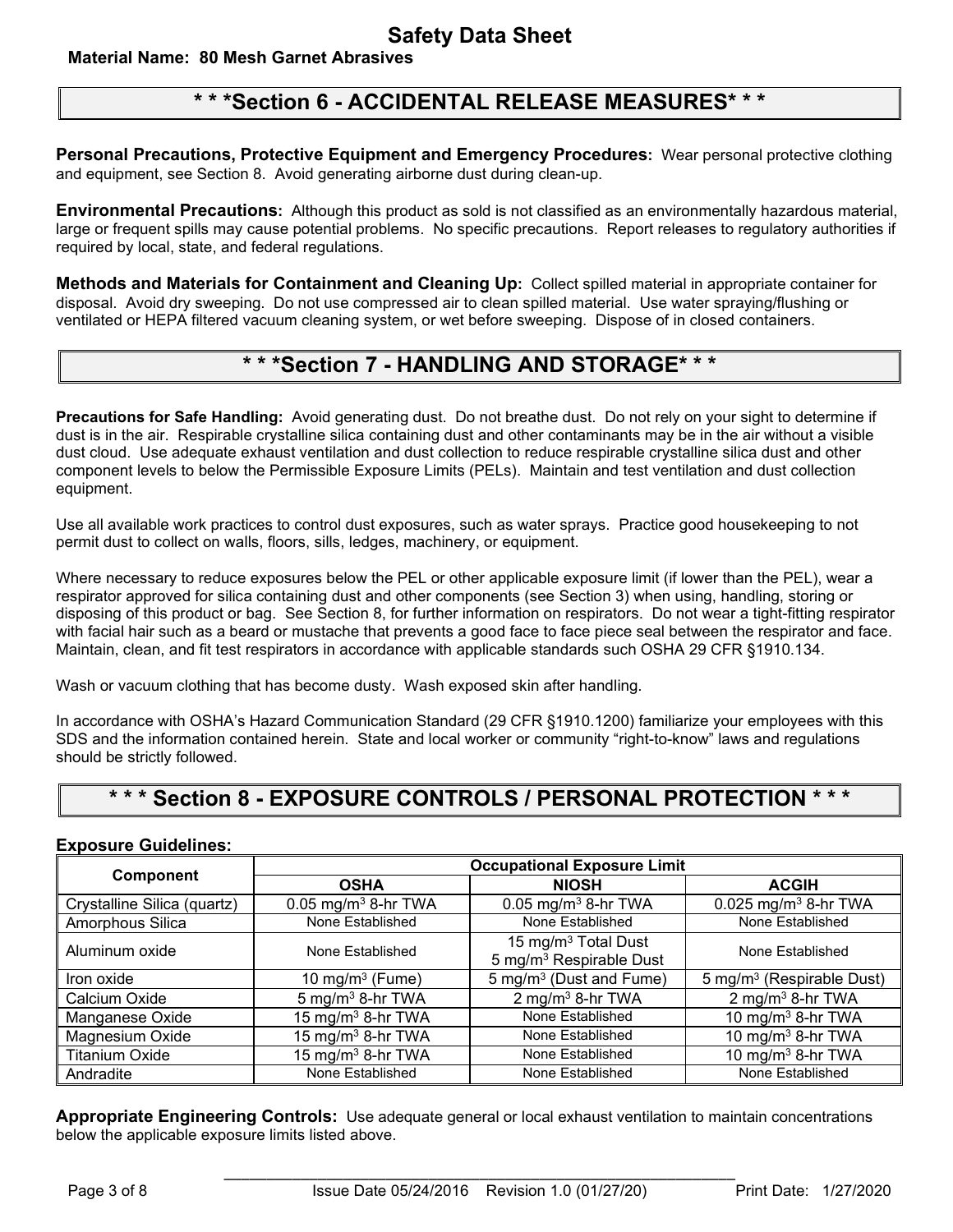## **Safety Data Sheet Material Name: 80 Mesh Garnet Abrasives**

**Respiratory Protection:** If it is not possible to reduce airborne exposure levels to below the OSHA PEL or other applicable exposure limit with ventilation, use the table below to assist in selecting respirators that will reduce personal exposures to below the OSHA PEL (or other applicable exposure limit).

Following table is part of NIOSH Respirator Selection Logic, 2004, Chapter III, Table 1, "Particulate Respirators". Full document is at www.cdc.gov/niosh/npptl/topics/respirators; user of this SDS is directed to that site for information concerning respirator selection and use. Assigned protection factor (APF) is the maximum anticipated level of protection provided by each type of respirator worn in accordance with an effective Respiratory Protection Program.

| Assigned                                                                                                                          | <b>Type of Respirator</b>                                                                                              |  |  |  |
|-----------------------------------------------------------------------------------------------------------------------------------|------------------------------------------------------------------------------------------------------------------------|--|--|--|
| <b>Protection Factor</b>                                                                                                          | (Use only NIOSH-certified respirators)                                                                                 |  |  |  |
|                                                                                                                                   | Any air-purifying elastomeric half-mask respirator equipped with appropriate type of                                   |  |  |  |
|                                                                                                                                   | particulate filter. <sup>2</sup>                                                                                       |  |  |  |
| 10                                                                                                                                | Appropriate filtering facepiece respirator. 2,3,                                                                       |  |  |  |
|                                                                                                                                   | Any air-purifying full facepiece respirator equipped with appropriate type of particulate filter. <sup>2</sup>         |  |  |  |
|                                                                                                                                   | Any negative pressure (demand) supplied-air respirator equipped with a half-mask.                                      |  |  |  |
| 25                                                                                                                                | Any powered air-purifying respirator equipped with a hood or helmet and a high efficiency                              |  |  |  |
|                                                                                                                                   | (HEPA) filter.                                                                                                         |  |  |  |
|                                                                                                                                   | Any continuous flow supplied-air respirator equipped with a hood or helmet.                                            |  |  |  |
|                                                                                                                                   | Any air-purifying full facepiece respirator equipped with N-100, R-100, or P-100 filter(s).                            |  |  |  |
|                                                                                                                                   | Any powered air-purifying respirator equipped with a tight-fitting facepiece (half or full                             |  |  |  |
| 50                                                                                                                                | facepiece) and a high-efficiency filter.                                                                               |  |  |  |
|                                                                                                                                   | Any negative pressure (demand) supplied-air respirator equipped with a full facepiece.                                 |  |  |  |
|                                                                                                                                   | Any continuous flow supplied-air respirator equipped with a tight-fitting facepiece (half or full).                    |  |  |  |
|                                                                                                                                   | Any negative pressure (demand) self-contained respirator equipped with a full facepiece.                               |  |  |  |
| 1,000                                                                                                                             | Pressure-demand supplied-air respirator equipped with a half-mask.                                                     |  |  |  |
|                                                                                                                                   | 1. Protection offered by a respirator is contingent upon (1) respirator user adhering to complete program requirements |  |  |  |
|                                                                                                                                   | such as the ones required by OSHA in 29 CFR §1910.134), (2) use of NIOSH-certified respirators in their approved       |  |  |  |
| configuration, and (3) individual fit testing to rule out those respirators that cannot achieve a good fit on individual workers. |                                                                                                                        |  |  |  |
| 2. Appropriate means that the filter medium will provide protection against the particulate in question.                          |                                                                                                                        |  |  |  |
| 3. An APF of 10 can only be achieved if the respirator is qualitatively or quantitatively fit tested on individual workers.       |                                                                                                                        |  |  |  |

**Skin protection:** Maintain good personal hygiene; thoroughly wash hands, face, and other skin contact area. Use gloves if manually handling the product.

**Eye Protection:** Safety glasses with side shields or goggles recommended if eye contact is anticipated.

# **\* \* \*Section 9 - PHYSICAL AND CHEMICAL PROPERTIES\* \* \***

| <b>Physical State:</b> Granule; solid                            |                                     | Appearance:                       | Grey to brown  |
|------------------------------------------------------------------|-------------------------------------|-----------------------------------|----------------|
|                                                                  | <b>Odor:</b> No characteristic odor | <b>Odor Threshold:</b>            | Not available  |
|                                                                  | <b>pH:</b> Not available            | Melting Point / freezing point:   | Not available  |
| <b>Boiling Point:</b>                                            | Not applicable                      | <b>Flash Point:</b>               | Not applicable |
| <b>Flammability:</b>                                             | Not applicable                      | Vapor Pressure:                   | Not applicable |
| <b>Upper Explosive Limit (%)</b> Not applicable                  |                                     | Lower Explosive Limit (%)         | Not applicable |
| <b>Vapor Density (air = 1):</b> Not applicable                   |                                     | <b>Evaporation Rate</b>           | Not applicable |
| Specific Gravity (water = 1): $> 1$                              |                                     | <b>Auto-ignition Temperature:</b> | Not available  |
| <b>Partition Coefficient:</b> Not available<br>n-octanol / water |                                     | <b>Water Solubility:</b>          | Immiscible     |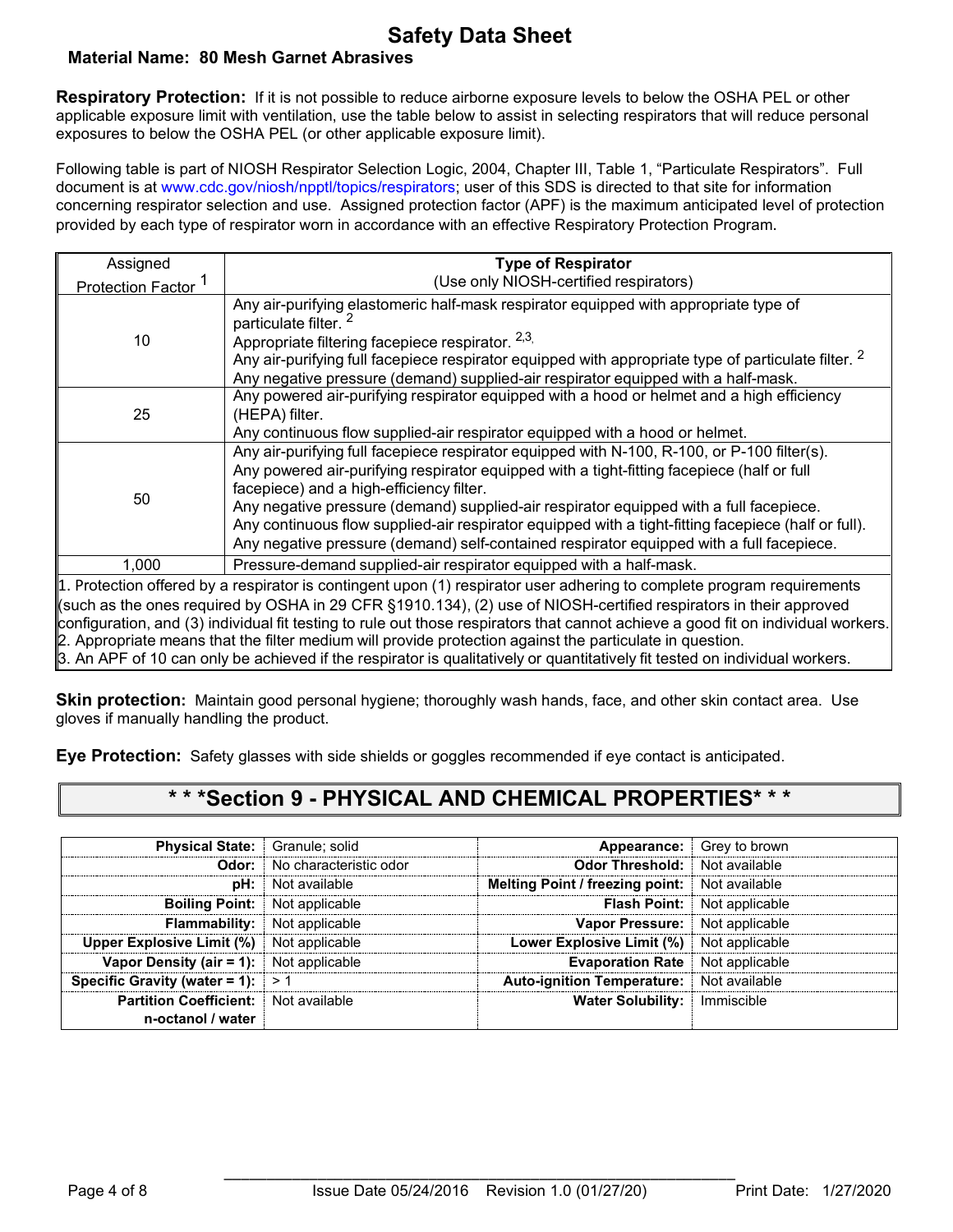## **Material Name: 80 Mesh Garnet Abrasives**

# **\* \* \*Section 10 - STABILITY AND REACTIVITY\* \* \***

**Reactivity:** Not reactive under normal conditions of use.

**Chemical Stability:** Stable at normal temperatures and pressure.

**Possibility of Hazardous Reactions:** No dangerous reaction known under conditions of normal use.

**Conditions to Avoid:** Avoid generation of dust.

**Incompatible Materials:** Strong oxidizing agents; e.g., perchloric acid. Strong acids; e.g., hydrochloric acid.

**Hazardous Decomposition Products:** Not applicable.

# **\* \* \*Section 11 - TOXICOLOGICAL INFORMATION\* \* \***

**Respirable Crystalline Silica:** Prolonged inhalation of respirable crystalline silica may cause lung disease (silicosis and lung cancer) and other health effects as indicated below.

**SILICOSIS**: Silicosis can exist in serval forms, chronic (or ordinary), accelerated, or acute.

*Chronic or Ordinary Silicosis* is the most common form of silicosis, and can occur after many years (10 to 20 or more) of prolonged repeated inhalation of relatively low levels of airborne respirable crystalline silica dust. It is further defined as either simple or complicated silicosis. Simple silicosis is characterized by lung lesions (shown as radiographic opacities) less than 1 centimeter in diameter, primarily in the upper lung zones. Often, simple silicosis is not associated with symptoms, detectable changes in lung function or disability. Simple silicosis may be progressive and may develop into complicated silicosis or progressive massive fibrosis (PMF). Complicated silicosis or PMF is characterized by lung lesions (shown as radiographic opacities) greater than 1 centimeter in diameter. Complicated silicosis or PMF symptoms, if present, are shortness of breath and cough. Complicated silicosis or PMF may be associated with decreased lung function and may be disabling. Advanced complicated silicosis or PMF may lead to death. Advanced complicated silicosis or PMF can result in heart disease secondary to the lung disease (cor pumonale).

*Accelerated Silicosis* can occur with prolonged repeated inhalation of high concentrations of respirable crystalline silica over a relatively short period; the lung lesions can appear within five years of initial exposure. Progression can be rapid. Accelerated silicosis is similar to chronic or ordinary silicosis, except that lung lesions appear earlier and progression is more rapid.

*Acute Silicosis* can occur after the repeated inhalation of very high concentrations of respirable crystalline silica over a short time period, sometimes as short as a few months. The symptoms of acute silicosis include progressive shortness of breath, fever, cough, weakness and weight loss. Acute silicosis is fatal.

#### **CANCER:**

IARC - The International Agency for Research on Cancer ("IARC") concluded that "crystalline silica in the form of quartz or cristobalite dust is *carcinogenic to humans (Group 1)".* For further information on the IARC evaluation, see IARC Monographs on the Evaluation of Carcinogenic Risks to Humans, Volume 100C,"A Review of Human Carcinogens: Arsenic, Metals, Fibres and Dusts " (2011).

NTP – National Toxicology Program (NTP) classifies "Silica, Crystalline (respirable size)" as Known to be a human carcinogen.

#### **AUTOIMMUNE DISEASES:**

Several studies have reported excess cases of several autoimmune disorders -- scleroderma, systemic lupus erythematosus, rheumatoid arthritis -- among silica-exposed workers.

#### **TUBERCULOSIS:**

Individuals with silicosis are at increased risk to develop pulmonary tuberculosis, if exposed to tuberculosis bacteria. Individuals with chronic silicosis have a three-fold higher risk of contracting tuberculosis than similar individuals without silicosis.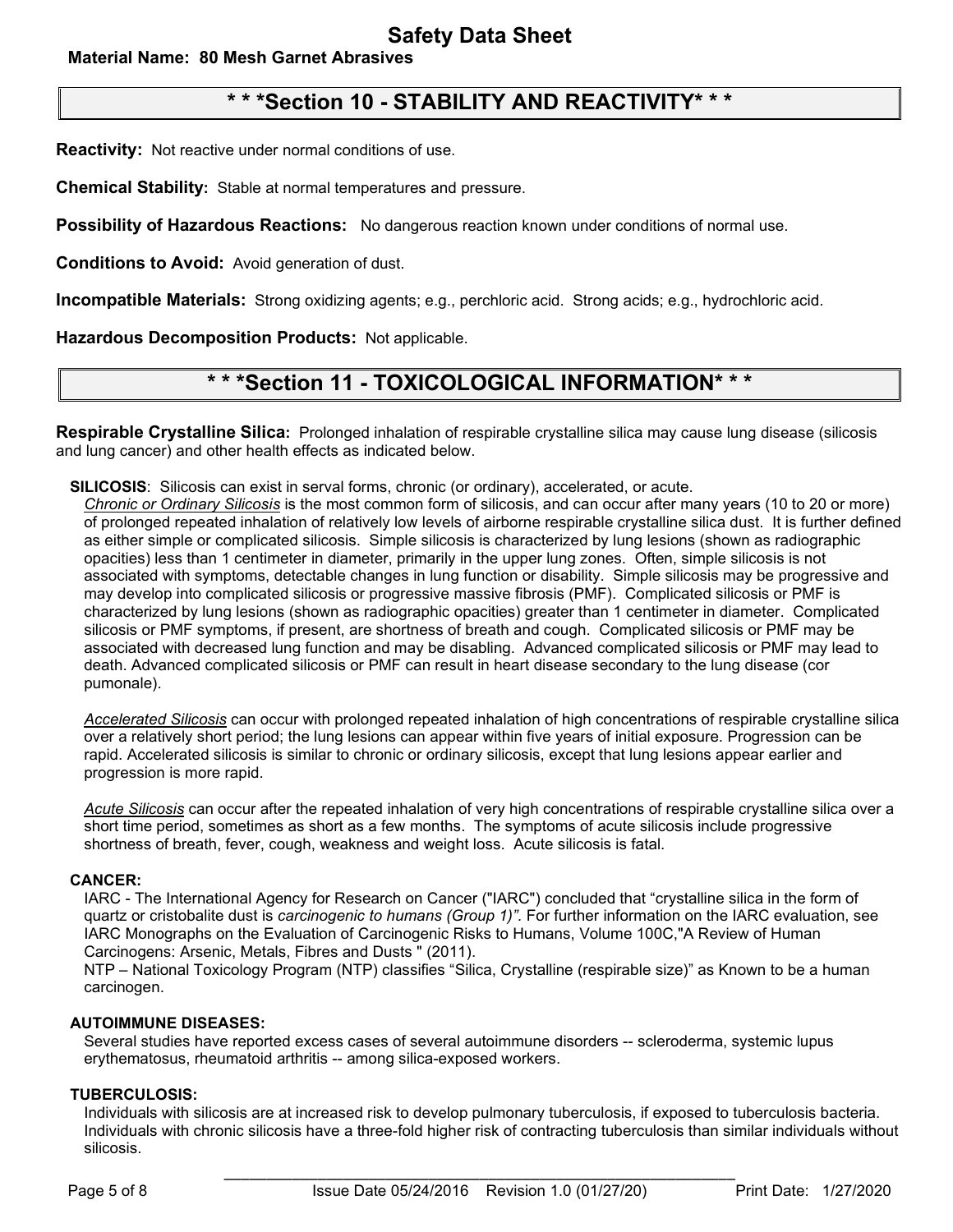# **Safety Data Sheet**

# **Material Name: 80 Mesh Garnet Abrasives**

#### **KIDNEY DISEASE:**

Several studies have reported excess cases of kidney diseases, including end stage renal disease, among silicaexposed workers. For additional information on the subject, the following may be consulted: "Kidney Disease and Silicosis", Nephron, Volume 85, pp. 14-19 (2000).

#### **NON-MALIGNANT RESPIRATORY DISEASES**

The reader is referred to Section 3.5 of the NIOSH Special Hazard Review cited below for information concerning the association between exposure to crystalline silica and chronic bronchitis, emphysema and small airways disease. There are studies that disclose an association between dusts found in various mining occupations and non-malignant respiratory diseases, particularly among smokers. It is unclear whether the observed associations exist only with underlying silicosis, only among smokers, or result from exposure to mineral dusts generally (independent of the presence or absence of crystalline silica, or the level of crystalline silica in the dust).

## **Sources of information**:

The NIOSH Hazard Review - Occupational Effects of Occupational Exposure to Respirable Crystalline Silica published in April 2002 summarizes and discusses the medical and epidemiological literature on the health risks and diseases associated with occupational exposures to respirable crystalline silica. The NIOSH Hazard Review is available through the NIOSH web site, www.cdc.gov/niosh/topics/silica". For a more recent review of the health effects of respirable crystalline silica, the reader may consult Fishman's Pulmonary Diseases and Disorders, Fourth Edition, Chapter 57. "Coal Workers' Lung Diseases and Silicosis".

OSHA published a summary of respirable crystalline silica health effects in OSHA's Proposed Rule regarding occupational exposure to respirable crystalline silica. Summary was published in Federal Register (9/12/2013): [www.federalregister.gov/articles/2013/09/12/2013-20997/occupational-exposure-to-respirable-crystalline-silica.](http://www.federalregister.gov/articles/2013/09/12/2013-20997/occupational-exposure-to-respirable-crystalline-silica)

## **Aluminum Oxide**

*Exposure route*: Inhalation, ingestion, eye/skin contact.

*Target organs*: Respiratory system, gastrointestinal system, eyes, skin.s

*Acute effect:* Inhalation or ingestion of high concentrations of this substance may cause gastrointestinal and/or upper respiratory tract irritation. Eye and skin irritant.

*Chronic effect/carcinogenicity:* Aluminum oxide is not classifiable as a human carcinogen. On occasion workers chronically exposed to aluminum-containing dusts or fumes have developed severe pulmonary reactions including fibrosis, emphysema and pneumothorax. Long-term exposure may have effects on the central nervous system.

## **Amorphous Silica**

*Exposure route*: Inhalation.

*Target organs*: Respiratory system.

*Acute effect:* Inhalation or ingestion of high concentrations of this substance may cause gastrointestinal and/or upper respiratory tract irritation.

*Chronic effect/carcinogenicity:* Amorphous silica is not classifiable as a human carcinogen.

## **Calcium Oxide**

*Exposure route*: Inhalation, ingestion.

*Target organs*: Respiratory system, gastrointestinal system, eyes, skin

*Acute effect:* The substance is corrosive to the eyes, the skin and the respiratory tract. The effects may be delayed.

*Chronic effect/carcinogenicity:* Calcium oxide is not classifiable as a human carcinogen. Repeated or prolonged contact with skin may cause dermatitis. Lungs may be affected by repeated or prolonged exposure to dust particles. The substance may cause ulceration and perforation of the nasal septum.

## **Iron Oxide**

*Exposure route*: Inhalation, ingestion, skin.

*Target organs*: Respiratory system, skin, eyes, neurological system.

*Acute effect:* Major findings: stupor, shock, acidosis, hematemesis, bloody diarrhea or coma. Minor findings: vomiting, diarrhea, mild lethargy. Benign pneumoconiosis with X-ray shadows indistinguishable from fibrotic pneumoconiosis. Experimental work in animals exposed by intratracheal injection or by inhalation to iron oxide mixed with less than 5% silica has shown no evidence of fibrosis produced in lung tissue.

*Chronic effect/carcinogenicity*: Irritability, nausea or vomiting, and normocytic anemia. When exposed to levels greater than 50 to 100 milligram per day, it can result in pathological deposition of iron in the body tissues causing fibrosis of the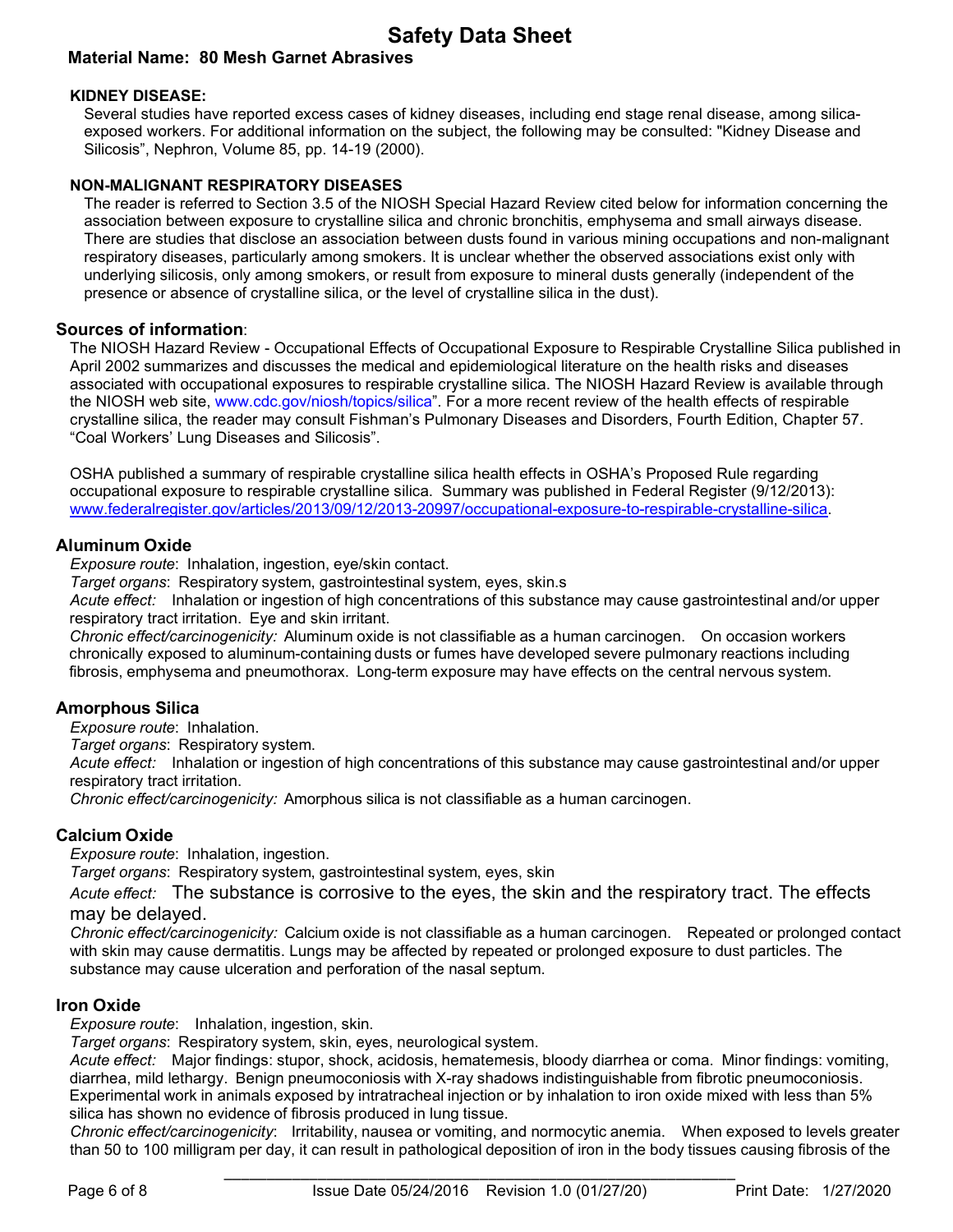# **Safety Data Sheet**

# **Material Name: 80 Mesh Garnet Abrasives**

pancreas, diabetes mellitus, and liver cirrhosis. Workers exposed to iron oxide fume and silica may develop "mixed dust pneumoconiosis." Not classifiable as human carcinogen.

## **Magnesium Oxide**

*Exposure route*: inhalation. *Target organs*: respiratory system. *Acute effect*: Substance irritates the eyes and the nose. Inhalation of fume may cause metal fever. *Chronic effect/carcinogenicity*: Substance not classifiable as human carcinogen.

#### **Manganese Oxide**

*Exposure route*: inhalation.

*Target organs*: respiratory system.

*Acute effect*: Substance may cause mechanical irritation to eyes and upper respiratory tract.

*Chronic effect/carcinogenicity*: Substance may have effects on lungs and central nervous system, resulting in increased susceptibility to bronchitis, pneumonitis, and manganism. Not classifiable as human carcinogen.

## **Titanium dioxide**

*Exposure route*: inhalation; ingestion.

*Target organs*: respiratory system.

*Acute effect*: When inhaled, it may deposit in lung tissue. Absorption by stomach and intestine depends on size of particles

*Chronic effect/carcinogenicity*: Substance classified by IARC as Group 2B: Possibly Carcinogenic to Humans.

## **Zirconium Oxide**

*Exposure route*: inhalation.

*Target organs*: respiratory system.

*Acute effect*: Substance may cause mechanical irritation to eyes and upper respiratory tract.

*Chronic effect/carcinogenicity*: Substance not classifiable as human carcinogen.

# **\* \* \*Section 12 - ECOLOGICAL INFORMATION\* \* \***

**Ecotoxicity:** No data available for this product. **Persistence and Degradability:** No data available for this product. **Bioaccumulative Potential:** No data available for this product. **Mobility in Soil:** No data available for this product. **Other Adverse Effects:** No data available for this product.

# **\* \* \*Section 13 - DISPOSAL CONSIDERATIONS\* \* \***

**Disposal Methods:** Collect and reuse clean materials. Discard any product, residue, disposable container or liner in full compliance with federal, state, and local regulations.

The above applies to U.S. Minerals product only as sold. The product may be contaminated during use and it is the responsibility of the user to assess the appropriate disposal method in that situation.

# **\* \* \*Section 14 - TRANSPORT INFORMATION\* \* \***

**DOT:** Not regulated as a hazardous material.

**IATA:** Not regulated as a hazardous material.

**IMDG:** Not regulated as a hazardous material.

**TDG:** Not regulated as a hazardous material.

**Product Label:** Label as required by the OSHA Hazard Communication Standard [29 CFR §1910.1200 (f)].